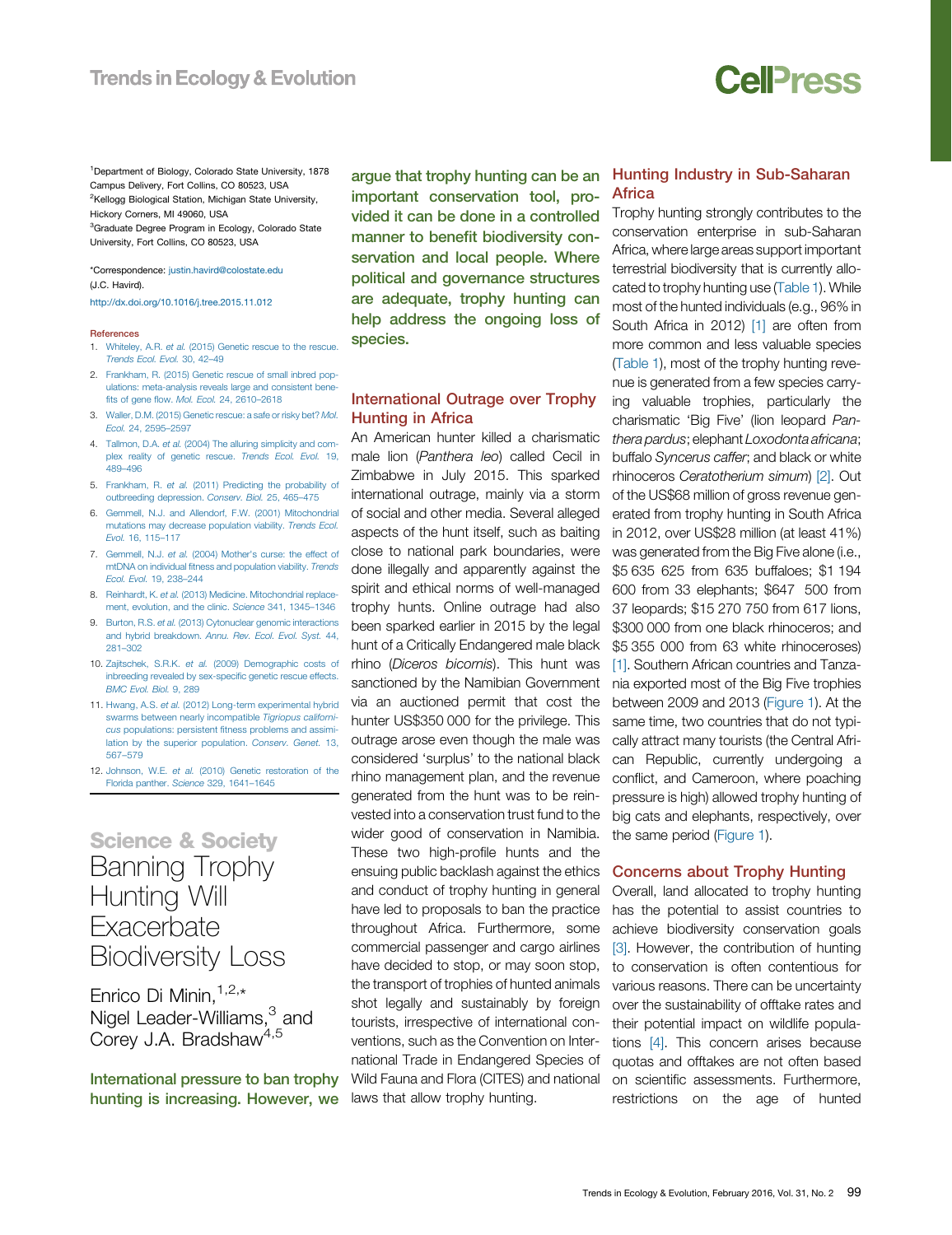# CalPrass

#### <span id="page-1-0"></span>Table 1. Hunting Contribution to Biodiversity Conservation and National Economies in Sub-Saharan Countries

| Country         | Area Covered by Game Ranches<br>(% of Total Land Area) <sup>a</sup> | <b>Terrestrial Protected Areas</b><br>(% of Total Land Area) <sup>b</sup> | Top 3 Most Exported<br>Trophies in 2012 <sup>c,d</sup> | Annual<br>Revenue<br>(US\$ million) <sup>e</sup> |
|-----------------|---------------------------------------------------------------------|---------------------------------------------------------------------------|--------------------------------------------------------|--------------------------------------------------|
| South Africa    | 13.1                                                                | 6.2                                                                       | impala, warthog, kudu                                  | $68.0^{t}$                                       |
| Tanzania        | 26.4                                                                | 32.2                                                                      | leopard, hippopotamus, elephant                        | 56.3 <sup>9</sup>                                |
| <b>Botswana</b> | 23.0                                                                | 37.2                                                                      | elephant, leopard, lechwe                              | 40.0 <sup>9</sup>                                |
| Namibia         | 11.4                                                                | 43.2                                                                      | zebra, chacma baboon, leopard                          | $28.5^{h}$                                       |
| Zimbabwe        | 16.6                                                                | 27.2                                                                      | elephant, leopard, chacma baboon                       | $15.8^{9}$                                       |
| Mozambique      | 10.5                                                                | 17.6                                                                      | Nile crocodile, elephant, hippopotamus                 | 5.0 <sup>9</sup>                                 |
| Zambia          | 21.3                                                                | 37.8                                                                      | lechwe, hippopotamus, leopard                          | 3.6 <sup>g</sup>                                 |
| Total           |                                                                     |                                                                           |                                                        | 217.2                                            |

 $a$ [13] <sup>a</sup>[13].<br><sup>b</sup>M/or

<sup>b</sup>World Bank [\(http://data.worldbank.org/indicator/ER.LND.PTLD.ZS](http://data.worldbank.org/indicator/ER.LND.PTLD.ZS)).<br><sup>c</sup>CITES trade database (http://trade.cites.org/)

<sup>c</sup>CITES trade database [\(http://trade.cites.org/](http://trade.cites.org/)).

<sup>d</sup>Chacma baboon (Papio ursinus), elephant (Loxodonto africana), hippopotamus (Hippopotamus amphibius), impala (Aepyceros melampus), greater kudu (Tragelaphus strepsiceros), lechwe (Kobus leche), leopard (Panthera pardus), Nile crocodile (Crocodylus niloticus), warthog (Phacochoerus africanus), zebra (Equus quagga). <sup>e</sup>Data not adjusted for inflation.<br><sup>f</sup>[1].

[1].<br>grai

<sup>9</sup>[6] (data for 2008 for Botswana, Tanzania and Mozambique, 2007 for Zimbabwe, and 2002 for Zambia).<br><sup>h</sup>African Indaba (http://www.africanindaba.com/wn-contant/unloads/2014/03/AfricanIndabaVol3-4 pdf).

hAfrican Indaba ([http://www.africanindaba.com/wp-content/uploads/2014/03/AfricanIndabaVol3-4.pdf](http://www.africanindaba.com/wp-content/uploads/2014/03/AfricanIndabaVol3-�4.pdf)).

In addition, the contribution of some forms to 22% (US\$12 353 180) of the gross of trophy hunting to conservation is debat-revenue generated by hunting in that year 'canned lion hunting', where future targets the private sector. are bred and raised in captivity and kept in confined enclosures until shot, to ensure that hunters are guaranteed a kill. In South Africa, which is by far the largest exporter of lion trophies across sub-Saharan Africa [\(Figure](#page-2-0) 1), 80% of the trophies between 2009 and 2013 were from lions raised in captivity or ranched. The ethics of canned hunting are dubious, and this abhorrent practice requires reform before it brings down ethically practiced hunting.

The profitability of their respective hunting industries is hard to compare across sub-Saharan countries [\[5\]](#page-3-0). Nevertheless, it is known that the gross annual revenue generated by the hunting industry comprises tens of millions of US\$ in countries such as South Africa, Tanzania, and Botswana (Table 1). Despite this, the amount of accrued revenue allocated to conservation authorities that could in principle be reinvested in improved management appears to be limited. In Tanzania, for example, the accrued revenue allocated vented in many sub-Saharan countries

able. This is particularly the case for [\[5\].](#page-3-0) The remainder of the revenue went to **Why Blanket Bans Could** 

Another limitation is that revenue generated from trophy hunting currently provides few benefits to local communities sharing habitats with biodiversity [\[6,7\].](#page-3-0) In Namibia, however, revenue generated from trophy hunting has encouraged local community participation in conservation, which in turn has resulted in substantial increases in the abundance of many wildlife species and in the total area of land falling under community protection through conservancies [\[6\]](#page-3-0). It is less clear in other African countries what proportions of hunting-permit revenue are directed to community-development projects, whether they are payments to community-based organizations, or payments to communities for concession fees, resource fees, or payments for welfare and education. Finally, legal controls over biological, ethical, and financial aspects of the hunting industry can be more easily circum-

individuals are not often implemented [\[5\]](#page-3-0). to the Wildlife Division in 2008 amounted where management capacity and governance structures are ineffective [\[8\]](#page-3-0).

# Exacerbate Biodiversity Loss

One currently promoted solution to address such concerns is to ban trophy hunting altogether. However, a blanket ban on trophy hunting could lead to worse conservation outcomes for three main reasons. First, financial resources for conservation are limited, particularly in developing countries. Hence, both nonconsumptive and consumptive uses of wildlife are necessary to generate enough funding to support meaningful conservation success over large areas [\[9\]](#page-3-0). While ecotourism can help reduce poverty in communities coexisting with biodiversity [\[3\],](#page-3-0) ecotourists generally prefer travelling to more accessible areas [\[10\]](#page-3-0), greatly limiting the opportunities for conservation in more remote regions. Instead, sustainable hunting can create important incentives for biodiversity conservation in areas where ecotourism is not economi-cally viable [\[11\].](#page-3-0) At a time when greater proportions of conservation budgets are being spent on enforcement, the revenue from trophy hunting can empower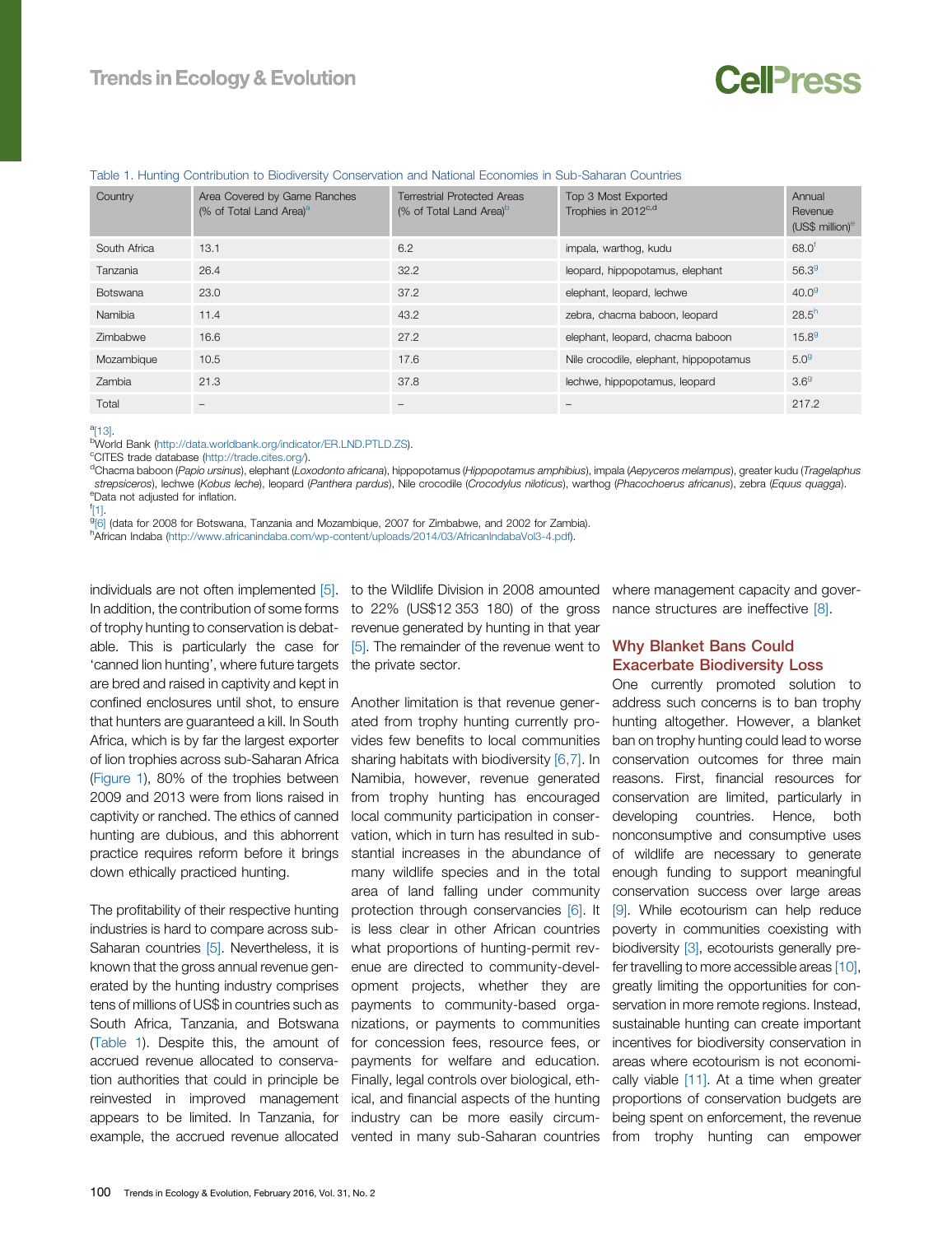# **Cell**<sub>ress</sub>

<span id="page-2-0"></span>

**Hippo** *(Hippopotamus amphibius)* Vulnerable CITES appendix II Population trend decreasing



Trends in Ecology & Evolution

343 200 100

> 877 600 300

Figure 1. Number of Trophies Exported from 2009 to 2013 (Red Bars) for Six Charismatic African Species Subject to Trophy Hunting. Gray-shaded areas correspond to the range maps of species obtained from [www.iucnredlist.org/technical-documents/spatial-data.](http://www.iucnredlist.org/technical-documents/spatial-data) Each species is listed under the Convention on International Trade in Endangered Species of Wild Fauna and Flora (CITES). Net export data for each species retrieved from the CITES Trade Database ([http://trade.cites.org\)](http://trade.cites.org/) by searching for 'trophies' under the 'trade terms' bar. Information about the conservation status, population trend, and CITES listing retrieved from [www.](http://www.iucnredlist.org/) [iucnredlist.org](http://www.iucnredlist.org/) and [www.cites.org.](http://www.cites.org/) Numbers next to the external bar in each panel indicate the scale to interpret bar charts of annual trophies taken per species and per country.

328 200 100 communities to protect their resources by the employment of more antipoaching rangers or the construction of disincentive infrastructure [\[12\]](#page-3-0). If revenue cannot be generated from trophy hunting, natural habitats will be transformed to other forms of land use that provide higher return on investments compared with conservation [\[3\]](#page-3-0), but have negative impacts on biodiversity.

Second, trophy hunting can have a smaller footprint than ecotourism in terms of carbon emissions, infrastructure development, and personnel, and can generate more revenue from a lower volume of tourist hunters. An often-neglected relation exists between ecotourism and aviation with regard to energy use and greenhouse gas emissions. Compared with ecotourism, the trophy-hunting industry relies on fewer tourist hunters, because the income generated per hunter is higher  $[13]$ . Additionally, hunters are interested in maintaining good-quality habitat for the simple reason that the quality of the individuals harvested therein is also high [\[14\]](#page-3-0). Finally, hunters are prepared to hunt in areas lacking attractive scenery, and require less infrastructure, therefore minimizing habitat degradation.

Third, management for hunting places emphasis on maintaining large wildlife populations for offtake, as opposed to ecotourism, where the presence of only a few individual animals is sufficient to maximize profits [\[2\].](#page-3-0) Both the consumptive and nonconsumptive uses of biodiversity can generate important revenue, so allowing local stakeholders, such as private landowners and communities, to retain property rights over these species is a necessary precursor for them to justify offsetting the direct and opportunity costs of conservation. Thus, the economic models underlying ecotourism and trophy hunting may lead to diverging management strategies. Empirical evidence shows that the strategy of artificially managing small populations within electrified fences to maximize economic return from